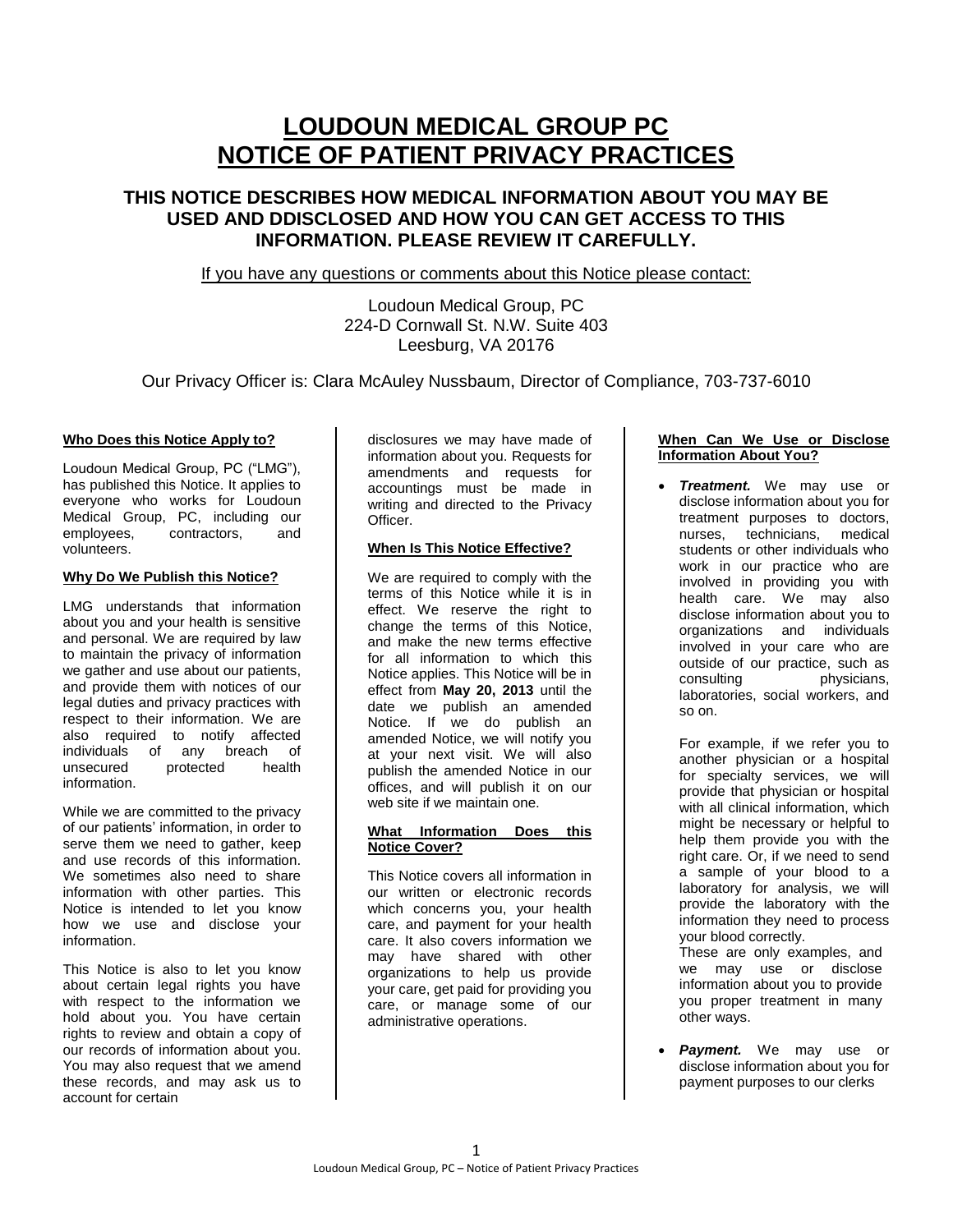and officers involved in billing and claims payment. We may also disclose such information to your health plan or other party financially responsible for your care, or to claims and billing services if necessary.

For example, if you are covered by a health plan we cannot get paid for the services we provide you unless we submit information in a claim. This might include detailed clinical information, depending on the kind of plan and claim. This is only an example, and there may be many other ways in which we may use or disclose information about you in connection with payment for your care.

 *Health care operations.* We may use or disclose information about you for operations in connection with our practice. These activities might include practice quality improvement, training of medical students, insurance underwriting, medical or legal review, and business planning or administration of our practice.

For example, we may wish to review the quality of care you receive, in order to help us deliver the best care we can. Or, we may audit our management practices so we can become more efficient. These are only examples, and we may use or disclose information about you for health care operations in many other ways.

We may also use and disclose information about you in the following situations, without your prior authorization:

- To a public health agency, for purposes such as controlling disease.
- In case of suspected child abuse, to the appropriate governmental authority.
- In other cases of suspected abuse, neglect or domestic violence, to the appropriate

governmental authority, with your agreement or if required

by law, or if you are incapacitated or it appears necessary to prevent serious harm to you or others.

- Unless you object, to friends or family members who are involved in your medical care.
- Unless you object, to notify, or to assist in notifying, a family member or friend of your location or condition.
- To health oversight authorities, for regulatory, licensing and other legal purposes.
- In litigation and legal proceedings, subject to certain requirements controlling the terms of the disclosure.
- To law enforcement agencies, subject to applicable legal requirements and limitations.
- We may disclose health information to the extent authorized by and to the extent necessary to comply with laws relating to workers' compensation or other similar programs established by law.
- To Funeral Directors/Medical Examiners/Coroners in the event of your death.
- When required by Federal, State or Local law.
- For medical research purposes, subject to you authorization or approval by an institutional review board or privacy board.
- If you are in the United States military, national security or intelligence, Foreign Service, to you authorized superiors or other authorized federal officials.

We may contact you for information to support your health care, including appointment reminders, information about alternative treatments, and health related services, which may be of interest to you. We will

routinely contact patients via telephone at home and/or work and, unless otherwise requested, may leave messages on the appropriate voice mail or answering service regarding appointments. *Please advise us if you do not wish to receive such communications*, and we will not use or disclose your information for such purposes. If you wish not to receive this kind of communication, you must advise the Privacy Officer in writing at the address given above.

Most uses and disclosures of psychotherapy notes and most uses and disclosures of your information for marketing purposes will require you written authorization. Further, LMG would typically be required to obtain your written authorization in order to sell your information. Except for uses and disclosures described in this notice, we may not use or disclose information about you for any other purpose without your written authorization.

#### **What Legal Rights Do You Have In Connection With Your Information?**

 Right to Inspect and Copy. You have the right to inspect or obtain copies of your medical information. To inspect and copy medical information, you must submit your request in writing to the Privacy Officer at the address set forth above. If you request a copy of the information, there will be a charge based on our costs.

We may deny your request to inspect and copy in certain very limited circumstances. If you are denied access to medical information, you may request that the denial be reviewed by another licensed health care professional. We will comply with the outcome of the review.

 Right to Amend. If you feel that medical information we have about you is incorrect or incomplete, you is incorrect or incomplete, you may ask us to amend the information. You